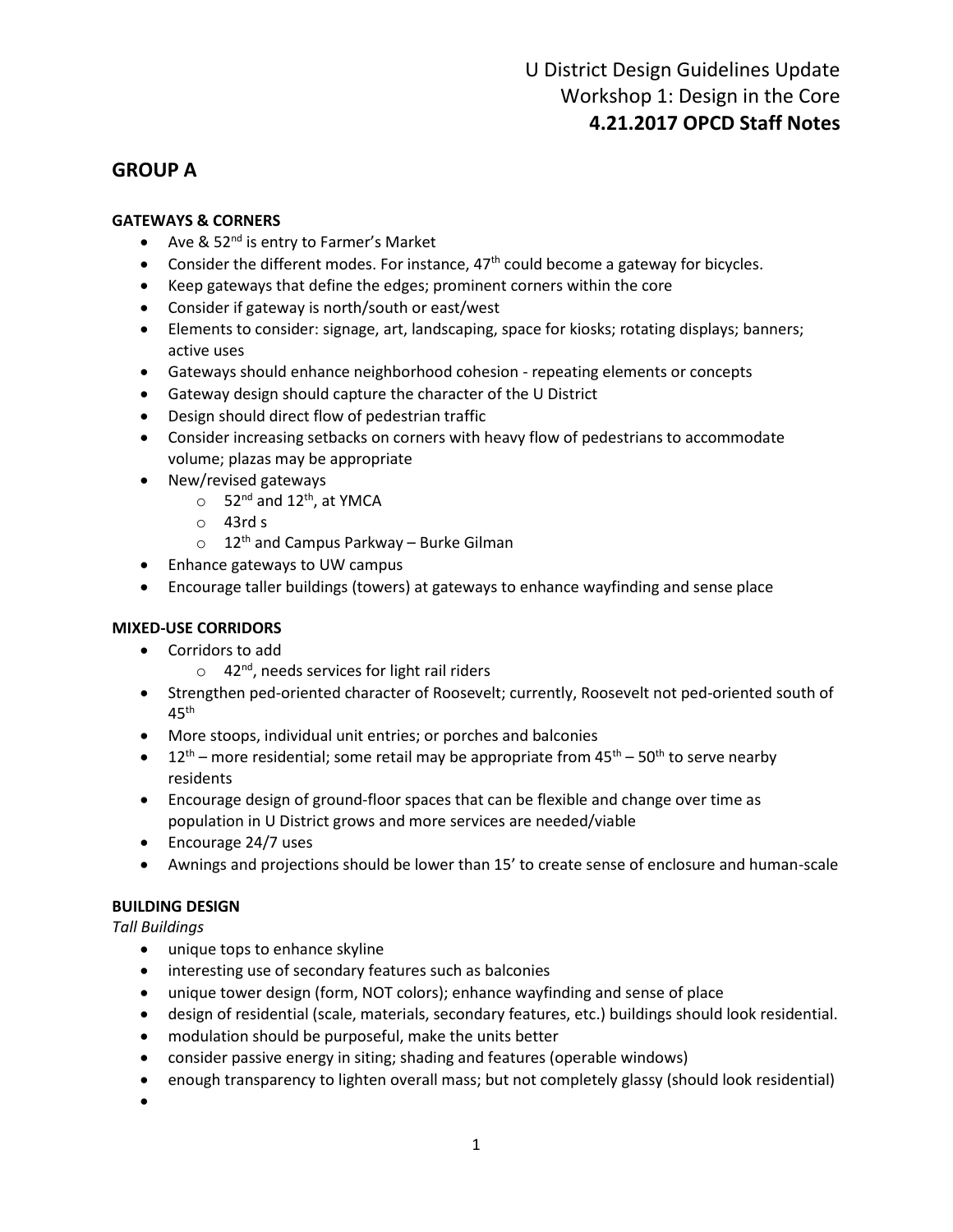# U District Design Guidelines Update Workshop 1: Design in the Core **4.21.2017 OPCD Staff Notes**

#### *General Design*

- windows composition on outside of building important; should look intentional
- Design that won't go out of style
- High-quality materials and design detail on podiums and first 30-40 feet
- reference existing styles in the area; do not copy, but reinterpret
- Overall, want variety of buildings and styles; enhance eclectic character of U District
- Encourage lighting where source is concealed (indirect lighting)
- Encourage lots of landscaping at grade
- Blank wall treatments
	- o architectural interest; art; rotating displays; murals; channel graffiti in positive ways
	- o good example: food bank
	- o use of different mediums; lighting
	- o should have continual interest; encourage change based on season, time of day
- Temporary party walls: don't draw attention to; don't just add color for the sake of adding something; should be intentional and reinforce design concept. Residential and commercial may have different appropriate treatments.
- Encourage use of emerging technologies materials, construction, blank wall treatments, etc.
- Include landscaping in setbacks
- architectural interest around entries
- encourage higher frequency of entries (approx. 50') for pedestrian activity, scale, and rhythm
- unique treatments at bus stops
- encourage retail/commercial/office design that engages the street and creates porous edge, including garage door windows, spill out areas, etc.
- keep streetscape materials interesting
- along streetscapes, limit materials/material applications with little texture such as concrete/encourage materials with texture or scale appropriately to include joint and architectural interest
- encourage greenwalls that are modular and have patterns
- break up storefronts by using smaller modules and frequent entries
- encourage locating most active uses at corners
- landscaping and ped amenities should be durable
- concerned about heavy use of high-contrast materials and colors; should reinforce massing and design intent
- encourage transition spaces stoops, landscaping
- Incorporate more depth in building facades, especially in regards to fenestration. Encourage punched windows with at least 6-8" of depth.
- Materials:
	- o Encourage brick reflects campus architecture
	- o encourage timeless, classic materials
	- o Color should relate to overall building concept and modulation; color change should be tied to a change in plane
	- o Encourage materials with inherent texture
	- o encourage materials with a sense of permanence and quality
	- o Encourage natural materials
	- o discourage heavy use of cementitious panels
	- $\circ$  if using cementitious panels, break down scale by avoiding use of larger panels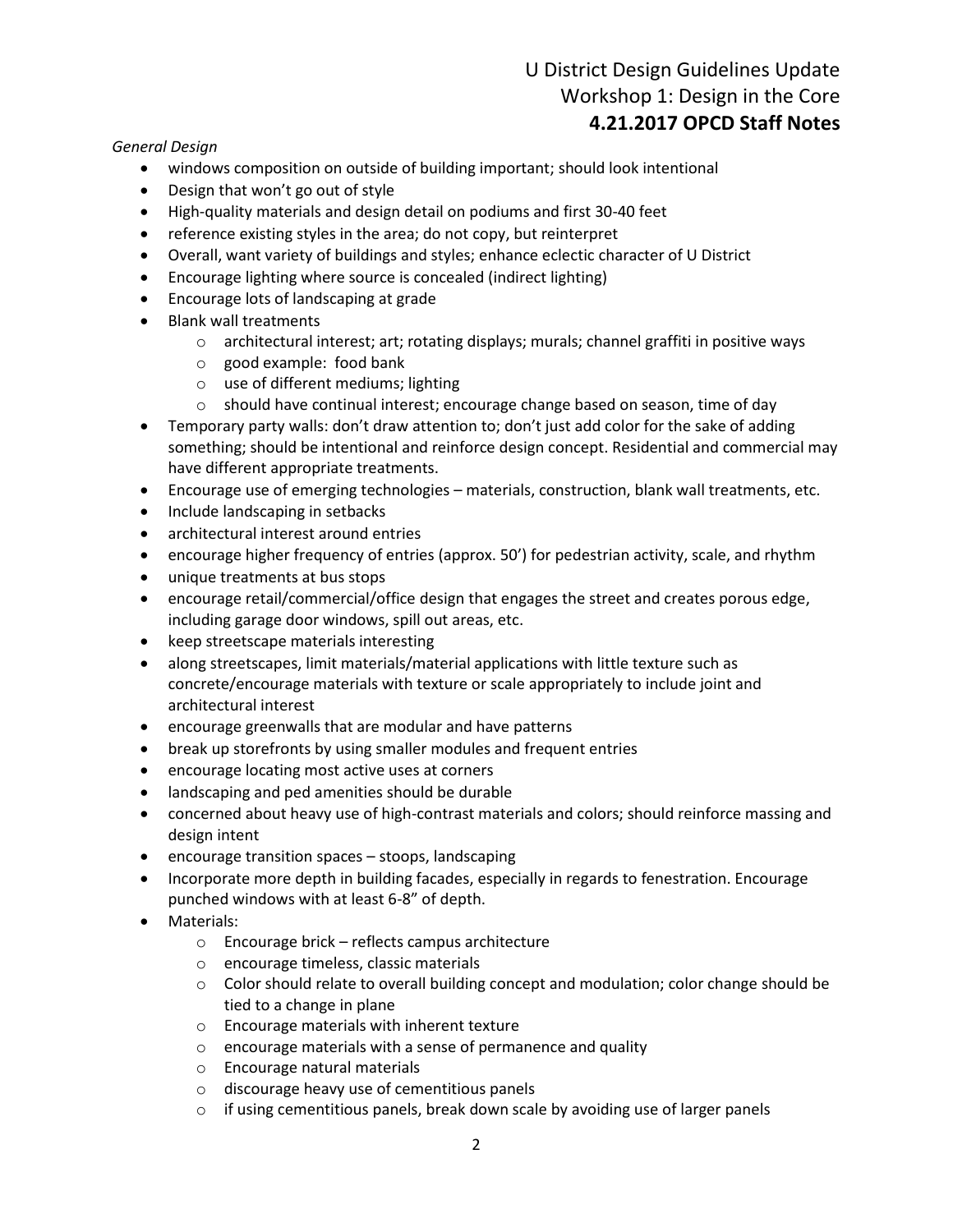U District Design Guidelines Update Workshop 1: Design in the Core

## **4.21.2017 OPCD Staff Notes**

 $\circ$  joins should relate to architectural concept, help to break down scale, especially for residential projects

## **GROUP B**

## **GATEWAYS & CORNERS**

- Set back buildings at gateway corners to make welcoming
- Gateways should respond to different modes (ped, bikes, auto, transit)
- "Crossings" =  $45<sup>th</sup>$  and I-5; 7<sup>th</sup> and  $40<sup>th</sup>$ ; 50<sup>th</sup> and Roosevelt
- At each gateway, include wayfinding features
- Should be(come) landmarks "meet me at....")
- Keep blue and green circles (existing D.G. and D.G./UDF)
- Yellow circles less relevant (UDF only)
- Soften corners to preserve/enhance sightlines, especially where traffic lights are present
- distinguish building design at street level from building form above, as these serve different purposes

### **MIXED-USE CORRIDORS**

- NE 43<sup>rd</sup> should be more ped-oriented from  $12<sup>th</sup>$  to  $15<sup>th</sup>$  (consider adding Class 1 Pedestrian designation)
- Should be open to the street, especially for residential uses
- Encourage stoops
- Example Wilsonian building is welcoming
- Texture on first 30' of building facade
- Where transit stops, provide seating, shelter form weather
- Accessible to all ages and abilities
- Outdoor display/art spaces
- Entries to businesses directly on the corridor
- Canopies and awnings
- Signage requirements
- Create new, social-focused aspects provided by retail (as opposed to "buying online")
- Parking entrances should be safe for pedestrians
- NE 42 $^{nd}$  is a corridor now and focused on residential
- Smaller business frontage widths on street
- Multiple entrances to businesses
- Pull people up stairs to  $2^{nd}$  floor retail encourage vertical retail space to keep each business frontage narrower.

### **BUILDING DESIGN & MASSING**

- Texture within first 30' important to soften and make welcoming and engaging
- Encourage transparency, but limit reflective glass
- Encourage green spaces and open space
- Encourage balconies
- Retain historic buildings and building elements in the mix